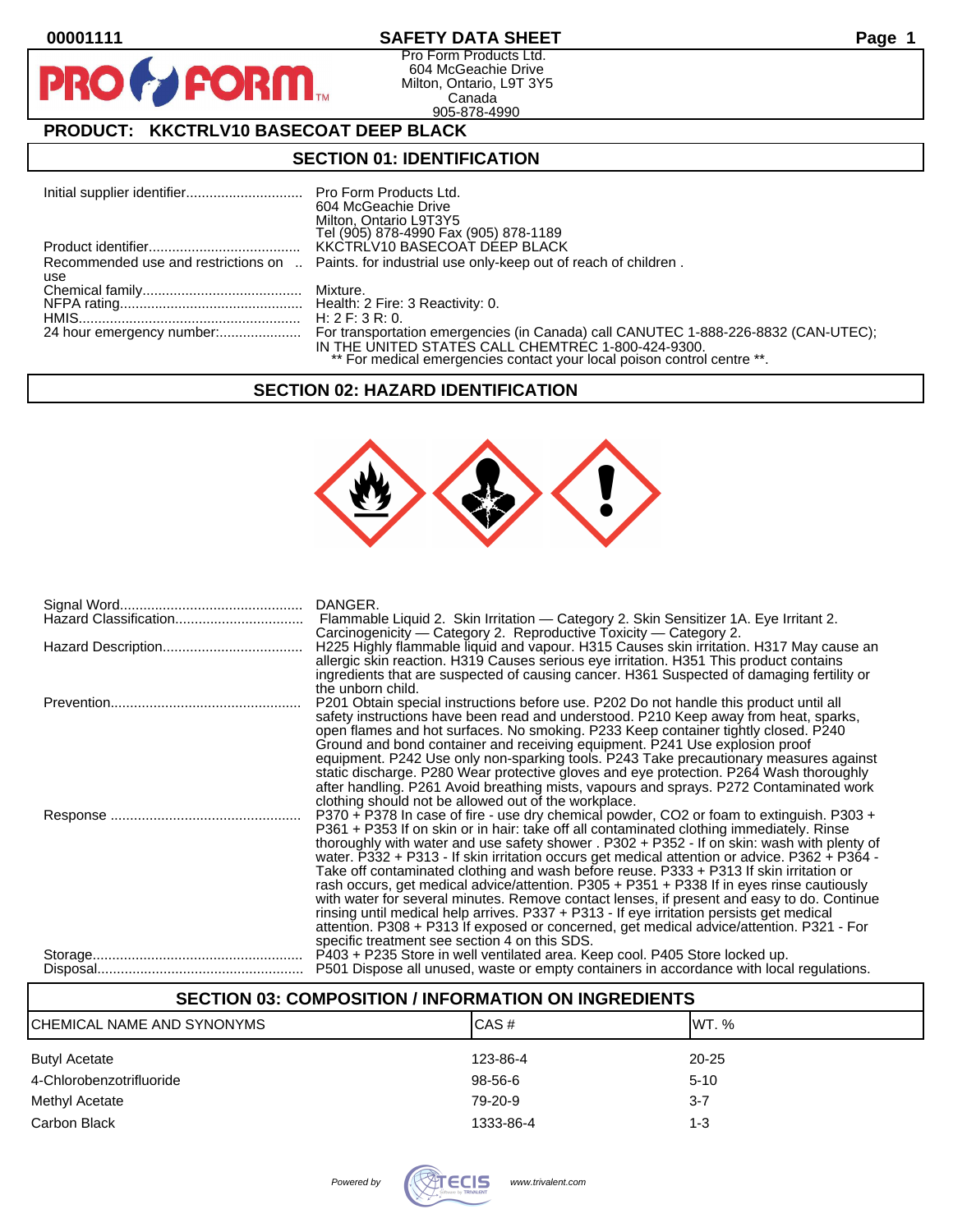### **PRODUCT: KKCTRLV10 BASECOAT DEEP BLACK**

## **SECTION 03: COMPOSITION / INFORMATION ON INGREDIENTS**

| Xylene                                             | 1330-20-7  | $0.1 - 1$ |
|----------------------------------------------------|------------|-----------|
| Ethylbenzene                                       | 100-41-4   | $0.1 - 1$ |
| Bis (1,2,2,6,6- Pentamethyl-4- Piperidyl) Sebacate | 41556-26-7 | $0.1 - 1$ |

### **SECTION 04: FIRST-AID MEASURES**

| In case of contact, immediately flush eyes, keeping eyelids open, with plenty of water for at                                                                                                                                                                                                                               |
|-----------------------------------------------------------------------------------------------------------------------------------------------------------------------------------------------------------------------------------------------------------------------------------------------------------------------------|
| least 15 minutes. Get medical attention immediately.<br>Remove all contaminated clothing and immediately wash the exposed areas with copious<br>amounts of water for a minimum of 30 minutes or up to 60 minutes for critical body areas. If<br>irritation persists, seek medical attention. Wash clothing before reuse.    |
| If inhaled, remove to fresh air. If not breathing, give artificial respiration. If breathing is                                                                                                                                                                                                                             |
| difficult, give oxygen, obtain medical attention.<br>If ingestion is suspected, contact physician or poison control center immediately. Do not induce vomiting. If spontaneous vomiting occurs have victim lean forward with head down<br>to prevent aspiration of fluid into the lungs. Never give anything by mouth to an |
| unconscious person.<br>Treat victims symptomatically. In the event of an incident involving this product ensure that medical authorities are provided a copy of this safety data sheet.                                                                                                                                     |

#### **SECTION 05: FIRE-FIGHTING MEASURES**

| Suitable and unsuitable extinguishing<br>media                                                                     | "Alcohol" foam, CO2, dry chemical. Water spray. Do not use water in a jet.                                                                                                                                                                                                                                                                                                                                                                                                                                                                                             |
|--------------------------------------------------------------------------------------------------------------------|------------------------------------------------------------------------------------------------------------------------------------------------------------------------------------------------------------------------------------------------------------------------------------------------------------------------------------------------------------------------------------------------------------------------------------------------------------------------------------------------------------------------------------------------------------------------|
| Specific hazards arising from the<br>hazardous product, such as the nature of<br>any hazardous combustion products | Oxides of carbon (CO, CO2). Hydrogen chloride. hydrogen flouride. Hydrocarbon fumes<br>and smoke.                                                                                                                                                                                                                                                                                                                                                                                                                                                                      |
| Special protective equipment and<br>precautions for fire-fighters                                                  | Firefighter should be equipped with self-contained breathing apparatus and full protective<br>clothing to protect against potentially toxic and irritating fumes. Cool fire-exposed<br>containers with cold water spray. Heat will cause pressure buildup and may cause<br>explosive rupture. Solvent vapours may be heavier than air and may build up and travel<br>along the ground to an ignition source, which may result in a flash back to the source of the<br>vapours. Keep run-off water from entering sewers and other waterways. Dike for water<br>control. |

#### **SECTION 06: ACCIDENTAL RELEASE MEASURES**

| Leak/spill | Ventilate. Eliminate all sources of ignition. Contain the spill. Evacuate all non-essential<br>personnel. Avoid all personal contact. Absorb with earth, sand, or another dry inert<br>material. Shovel into suitable unsealed containers, transport to well-ventilated area<br>(outside) and treat with neutralizing solution: mixture of water (80%) with non-ionic<br>surfactant Tergitol TMN-10 (20%); or water (90%), concentrated ammonia (3-8%) and<br>detergent (2%). Spilled material and water rinses are classified as chemical waste, and<br>must be disposed of in accordance with current local, provincial, state, and federal<br>regulations. Prevent runoff into drains, sewers, and other waterways. |
|------------|------------------------------------------------------------------------------------------------------------------------------------------------------------------------------------------------------------------------------------------------------------------------------------------------------------------------------------------------------------------------------------------------------------------------------------------------------------------------------------------------------------------------------------------------------------------------------------------------------------------------------------------------------------------------------------------------------------------------|
|            | APATIAU AT IIIUNI IUA IUN ATANI AP                                                                                                                                                                                                                                                                                                                                                                                                                                                                                                                                                                                                                                                                                     |

#### **SECTION 07: HANDLING AND STORAGE**

| Precautions for safe handling<br>Conditions for safe storage, including any<br>incompatibilities | Keep away from heat, sparks, and open flame. Ensure that equipment is properly bonded<br>and grounded during filling and transferring as product may become electrostatically<br>charged. Avoid all skin contact. Handle with care. Avoid breathing vapours or mist.<br>Ventilate adequately, otherwise wear an appropriate breathing apparatus. Employees<br>should wash hands and face before eating or drinking.<br>Keep away from heat, sparks, and open flames. Keep container closed when not in use.<br>Store away from incompatible materials. Keep away from acids and alkalis. Store away |
|--------------------------------------------------------------------------------------------------|-----------------------------------------------------------------------------------------------------------------------------------------------------------------------------------------------------------------------------------------------------------------------------------------------------------------------------------------------------------------------------------------------------------------------------------------------------------------------------------------------------------------------------------------------------------------------------------------------------|
|                                                                                                  | from strong oxidizers.                                                                                                                                                                                                                                                                                                                                                                                                                                                                                                                                                                              |

# **SECTION 08: EXPOSURE CONTROLS / PERSONAL PROTECTION**

| <b>INGREDIENTS</b>       | <b>ACGIH TLV</b><br><b>TWA</b>                        | STEL            | <b>OSHA PEL</b><br>PEL | <b>STEL</b>     | <b>NIOSH</b><br>REL       |
|--------------------------|-------------------------------------------------------|-----------------|------------------------|-----------------|---------------------------|
| <b>Butyl Acetate</b>     | $150$ ppm                                             | 200 ppm         | $150$ ppm              | 200 ppm vacated | 150 ppm - STEL 200<br>ppm |
| 4-Chlorobenzotrifluoride | CA ON: 50ppm (TWA), 150 ppm (STEL)<br>Not established | Not established | Not established        | Not established | Not established           |

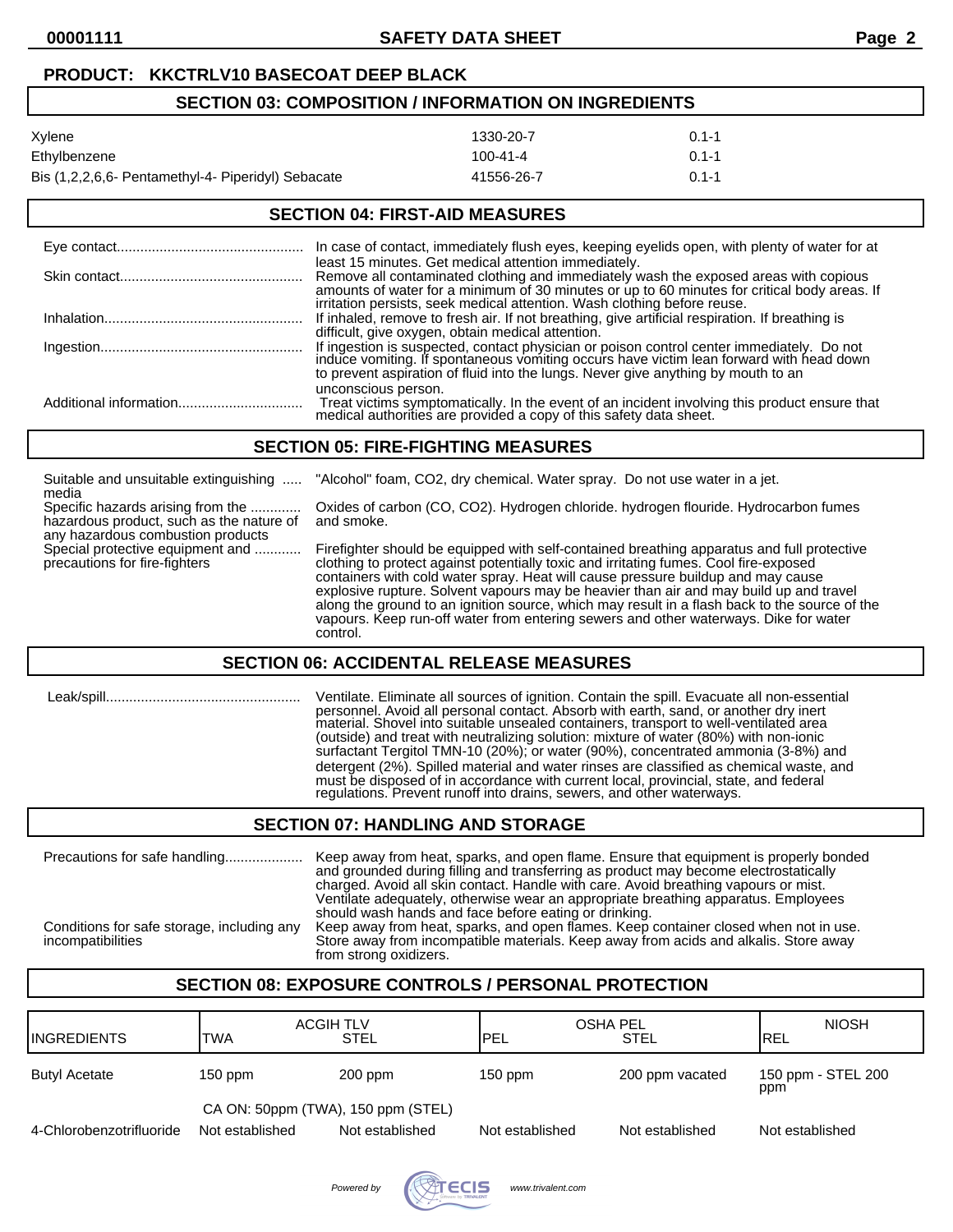### **PRODUCT: KKCTRLV10 BASECOAT DEEP BLACK**

# **SECTION 08: EXPOSURE CONTROLS / PERSONAL PROTECTION**

| <b>INGREDIENTS</b>                                                                                                                                                                                                                                                                                                                                                                                                                                                                                                                                                                         | <b>TWA</b>         | <b>ACGIHTLV</b><br><b>STEL</b>     | <b>PEL</b>      | <b>OSHA PEL</b><br><b>STEL</b>   | <b>NIOSH</b><br><b>REL</b> |
|--------------------------------------------------------------------------------------------------------------------------------------------------------------------------------------------------------------------------------------------------------------------------------------------------------------------------------------------------------------------------------------------------------------------------------------------------------------------------------------------------------------------------------------------------------------------------------------------|--------------------|------------------------------------|-----------------|----------------------------------|----------------------------|
|                                                                                                                                                                                                                                                                                                                                                                                                                                                                                                                                                                                            |                    |                                    |                 |                                  |                            |
| Methyl Acetate                                                                                                                                                                                                                                                                                                                                                                                                                                                                                                                                                                             | 200 ppm            | 250 ppm                            | $200$ ppm       | 250 ppm in some<br><b>States</b> | 200 ppm                    |
|                                                                                                                                                                                                                                                                                                                                                                                                                                                                                                                                                                                            |                    | CA ON: 200ppm (TWA), 250ppm (STEL) |                 |                                  |                            |
| Carbon Black                                                                                                                                                                                                                                                                                                                                                                                                                                                                                                                                                                               | $3 \text{ mg/m}$   | Not established                    | $3.5$ mg/m $3$  | Not established                  | $3.5 \text{ mg/m}$         |
|                                                                                                                                                                                                                                                                                                                                                                                                                                                                                                                                                                                            |                    | CA ON: 3 mg/m3 (Inhalable) TWA     |                 |                                  |                            |
| Xylene                                                                                                                                                                                                                                                                                                                                                                                                                                                                                                                                                                                     | 50 ppm             | $150$ ppm                          | 100 ppm TWA     | Not established                  | Not established            |
|                                                                                                                                                                                                                                                                                                                                                                                                                                                                                                                                                                                            |                    | CA ON: 100ppm (TWA); 150ppm (STEL) |                 |                                  |                            |
| Ethylbenzene                                                                                                                                                                                                                                                                                                                                                                                                                                                                                                                                                                               | $100$ ppm          | $125$ ppm                          | $100$ ppm       | Not established                  | 100 ppm / STEL 125<br>ppm  |
|                                                                                                                                                                                                                                                                                                                                                                                                                                                                                                                                                                                            | CA ON: 20ppm (TWA) |                                    |                 |                                  |                            |
| Bis (1,2,2,6,6-<br>Pentamethyl-4- Piperidyl)<br>Sebacate                                                                                                                                                                                                                                                                                                                                                                                                                                                                                                                                   | Not established    | Not established                    | Not established | Not established                  | Not established            |
| Chemical safety goggles and full faceshield if a splash hazard exists.<br>Chemical resistant gloves.<br>Wear adequate protective clothes.<br>Safety boots per local regulations.<br>Local exhaust ventilation is recommended. Wear an appropriate, properly fitted respirator<br>when contaminant levels exceed the recommended exposure limits.<br>Emergency showers and eye wash stations should be available.<br>Appropriate engineering controls<br>Local exhaust at points of emission. Ventilation system must be designed vapor and<br>explosion proof for handling solvent vapors. |                    |                                    |                 |                                  |                            |

### **SECTION 09: PHYSICAL AND CHEMICAL PROPERTIES**

| Appearance/Physical state                                                                                                 | Liquid.                                                                     |
|---------------------------------------------------------------------------------------------------------------------------|-----------------------------------------------------------------------------|
|                                                                                                                           | Black.                                                                      |
| Odour threshold (ppm)<br>Vapour pressure (mm Hg)                                                                          | Characteristic odour. Naphthalenic.<br>Not available.<br>No data.<br>$>1$ . |
| Pelative Density (Specific Gravity)<br>Melting / Freezing point (deg C)<br>Initial boiling point / boiling range (deg C). | No data.<br>8.93 lb/usq - 1.07 g/mL.<br>No data.<br>No data.<br>>55 °C.     |
|                                                                                                                           | No data.                                                                    |
| Flash point (deg C), method                                                                                               | -15.6°C. (estimated).                                                       |
| Auto ignition temperature (deg C)                                                                                         | $>$ 300. (estimate).                                                        |
| Upper flammable limit (% vol)                                                                                             | 16.0.                                                                       |
| Lower flammable limit (% vol)                                                                                             | 1.0.                                                                        |
| Decomposition temperature                                                                                                 | Not available.                                                              |
| Partition coefficient - n-octanol/water                                                                                   | Not available.                                                              |
|                                                                                                                           | 64.02.                                                                      |
|                                                                                                                           | 2.11 lb/usg - 252.83 g/L.                                                   |
|                                                                                                                           | 1700 cps Spindle #4. @ 20 RPM.                                              |

#### **SECTION 10: STABILITY AND REACTIVITY**

|                                       | Stable at normal temperatures and pressures   |
|---------------------------------------|-----------------------------------------------|
|                                       | Avoid heat, sparks and flames.                |
| Conditions to avoid, including static | Strong acids. Strong bases. Strong oxidizers. |
| discharge, shock or vibration         |                                               |
| Hazardous decomposition products      | Oxides of carbon (CO,CO2). Smoke.             |
| Possibility of hazardous reactions    | Hazardous polymerization will not occur.      |

### **SECTION 11: TOXICOLOGICAL INFORMATION**

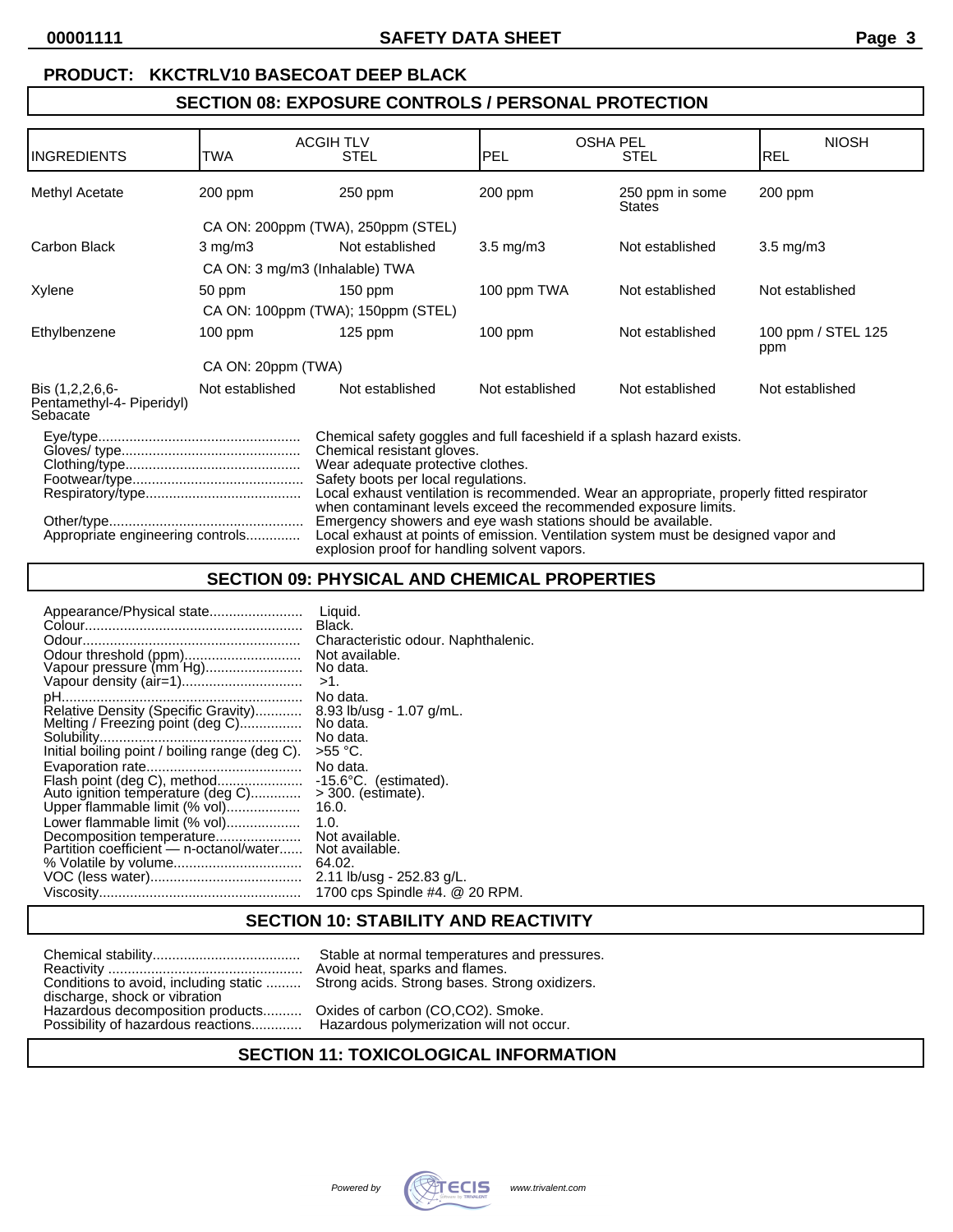# **PRODUCT: KKCTRLV10 BASECOAT DEEP BLACK**

# **SECTION 11: TOXICOLOGICAL INFORMATION**

| <b>INGREDIENTS</b>                                 |                                                                                                                                                                                                                                                                                                                                                                                                        | <b>LC50</b>                                                                                                                                                                      | LD50                                                       |
|----------------------------------------------------|--------------------------------------------------------------------------------------------------------------------------------------------------------------------------------------------------------------------------------------------------------------------------------------------------------------------------------------------------------------------------------------------------------|----------------------------------------------------------------------------------------------------------------------------------------------------------------------------------|------------------------------------------------------------|
| <b>Butyl Acetate</b>                               |                                                                                                                                                                                                                                                                                                                                                                                                        | 390 ppm (4 hr)                                                                                                                                                                   | 10768 mg/kg oral rat 17600 mg/kg<br>dermal rabbit          |
| 4-Chlorobenzotrifluoride                           |                                                                                                                                                                                                                                                                                                                                                                                                        | 4479 ppm                                                                                                                                                                         | >6,800 mg/kg (rat oral);<br>>2,700 mg/kg (rabbit dermal)   |
| Methyl Acetate                                     |                                                                                                                                                                                                                                                                                                                                                                                                        | $>49$ mg/L (4 hr) rat                                                                                                                                                            | 6482 mg/kg (oral rat);<br>>2,000 mg/kg (dermal rat)        |
| Carbon Black                                       |                                                                                                                                                                                                                                                                                                                                                                                                        | Not available                                                                                                                                                                    | >10,000 mg/kg oral rat<br>3,000 mg/kg dermal rabbit        |
| Xylene                                             |                                                                                                                                                                                                                                                                                                                                                                                                        | 6350 ppm 4 hours rat                                                                                                                                                             | >3523 mg/kg rat oral                                       |
| Ethylbenzene                                       |                                                                                                                                                                                                                                                                                                                                                                                                        | No data                                                                                                                                                                          | 3,500 mg/kg rat oral<br>17,800 mg/kg rabbit dermal         |
| Bis (1,2,2,6,6- Pentamethyl-4- Piperidyl) Sebacate |                                                                                                                                                                                                                                                                                                                                                                                                        | Not Available                                                                                                                                                                    | 2369-3920 mg/kg (oral rat),<br>>2000 mg/kg (dermal rabbit) |
|                                                    | Eye contact. Skin contact. Inhalation.<br>Inhalation of vapours or mist may cause drowsiness or dizziness. Can cause moderate<br>skin or eye irritation. Irritating to mucous membranes and upper respiratory tract. May                                                                                                                                                                               |                                                                                                                                                                                  |                                                            |
| Effects of chronic exposure                        | cause sensitization by skin contact.<br>May aggravate pre-existing skin and eye disorders. Prolonged or repeated exposure may<br>result in an allergic respiratory reaction in sensitive individuals. Breathing high<br>concentrations of vapour may cause anesthetic effects and serious health effects.<br>Intentional misuse by deliberately concentrating and inhaling this product may be harmful |                                                                                                                                                                                  |                                                            |
| Carcinogenicity of material                        | or fatal.<br>Xylene has been listed by IARC as a Group 3; not classifiable as to its carcinogenicity to<br>humans. IARC has classified Carbon Black as "Group 2B", possibly carcinogenic to<br>humans, based on laboratory animal inhalation studies. Ethylbenzene is classified as an<br>A3 known animal carcinogen.                                                                                  |                                                                                                                                                                                  |                                                            |
|                                                    |                                                                                                                                                                                                                                                                                                                                                                                                        | High level exposure to Xylene in some animal studies have been reported to cause health<br>effects on the developing embryo/fetus. The relevance of this to humans is not known. |                                                            |
| Sensitizing capability of material                 | This product may cause skin sensitization.                                                                                                                                                                                                                                                                                                                                                             |                                                                                                                                                                                  |                                                            |

#### **SECTION 12: ECOLOGICAL INFORMATION**

| Do not allow to enter waters, waste water or soil. |
|----------------------------------------------------|
|                                                    |

### **SECTION 13: DISPOSAL CONSIDERATIONS**

Information on safe handling for disposal.<br>and methods of disposal, including any contaminated packaging

Dispose of waste in accordance with all applicable Federal, Provincial/State and local regulations.

#### **SECTION 14: TRANSPORT INFORMATION**

|                              | UN1263 - PAINT RELATED MATERIAL - Class 3 - Packing Group II - This product meets                                                                                                                                              |
|------------------------------|--------------------------------------------------------------------------------------------------------------------------------------------------------------------------------------------------------------------------------|
|                              | the Limited Quantity exemption when packaged in containers less than 5 liters.<br>UN1263 - PAINT RELATED MATERIAL - Class 3 - Packing Group II - Ltd Qty (1 litre).                                                            |
| IMDG Classification (Marine) | Refer to 49CRF 172.101 for additional non-bulk packaging requirements.<br>UN1263 - PAINT RELATED MATERIAL - Class 3 - Packing Group II.<br>UN1263 - PAINT RELATED MATERIAL - Class 3 - Packing Group II - EmS: F-E S-E.<br>No. |
|                              | In accordance with Part 2.2.1 of the Transportation of Dangerous Goods Regulations (July<br>2, 2014) - we certify that classification of this product is correct                                                               |

## **SECTION 15: REGULATORY INFORMATION**

| <b>SARA Title III</b>                             | Contains ingredient(s) not on the DSL.<br>Not determined. |
|---------------------------------------------------|-----------------------------------------------------------|
| Section 302 - extremely hazardous  None.          |                                                           |
| substances<br>Section 311/312 - hazard categories | Immediate health, delayed health, fire hazard.            |